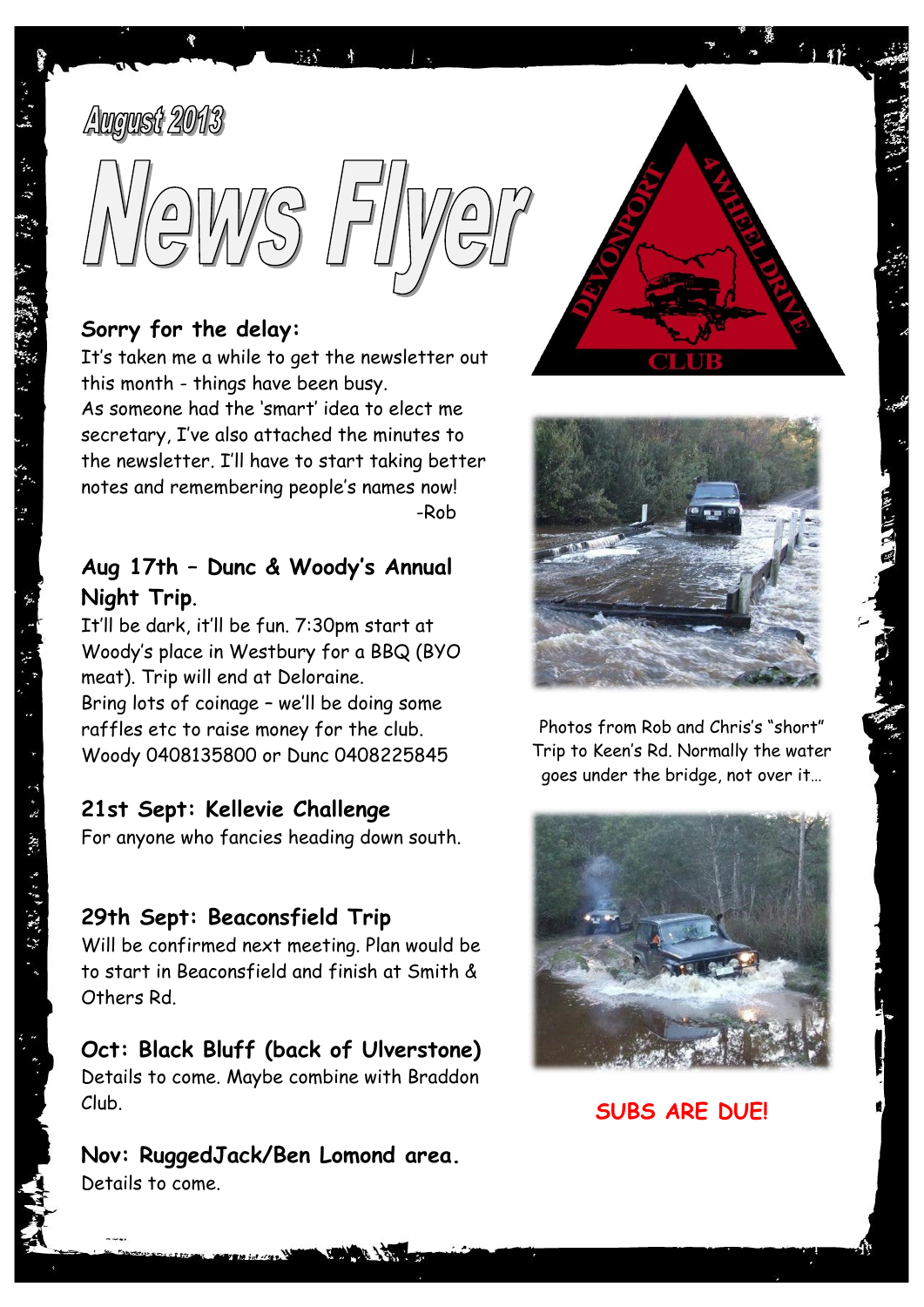

# **Devonport Four Wheel Drive Club Inc Meeting Minutes**

| <b>Meeting Minutes</b>                        |                                                                                                                                                                                                                   |                                                |
|-----------------------------------------------|-------------------------------------------------------------------------------------------------------------------------------------------------------------------------------------------------------------------|------------------------------------------------|
| <b>Meeting Details</b>                        |                                                                                                                                                                                                                   |                                                |
|                                               | Date                                                                                                                                                                                                              | 6 Aug 2013                                     |
|                                               | Location                                                                                                                                                                                                          | Lyndon Kettle's Kitchen<br>Formby Rd Devonport |
|                                               | <b>Time Meeting Opened</b>                                                                                                                                                                                        | <b>8.IOPM</b>                                  |
| <b>Individuals Present</b>                    |                                                                                                                                                                                                                   |                                                |
|                                               | <b>Members</b>                                                                                                                                                                                                    | 21 (as per checklist)                          |
|                                               | Visitors                                                                                                                                                                                                          | 0                                              |
|                                               | <b>Apologies</b>                                                                                                                                                                                                  | As per AGM                                     |
| <b>Minutes of Previous Meeting</b>            |                                                                                                                                                                                                                   |                                                |
|                                               | Read By:                                                                                                                                                                                                          | Adrian Woodberry                               |
|                                               | Moved By:                                                                                                                                                                                                         | Bill?                                          |
|                                               | Seconded By:                                                                                                                                                                                                      | <b>Ben Clarke</b>                              |
| <b>Business Arising from Previous Minutes</b> |                                                                                                                                                                                                                   |                                                |
|                                               | Discussed Fire Shed. New Fire Shed almost built - so a decision on<br>the old shed shouldn't be too far away.                                                                                                     |                                                |
| Inwards Correspondence                        |                                                                                                                                                                                                                   |                                                |
|                                               | Total: 9<br>Rover newsletter x 2<br><b>B&amp;E Statement x 2</b><br>Annual Return – Department of Justice<br>TCIS - Certificate of Insurance<br><b>ARB Catalog</b><br>Network News<br>Shooters and Fishers letter |                                                |
| <b>Outwards Correspondence</b>                |                                                                                                                                                                                                                   |                                                |
|                                               | <b>NIL</b>                                                                                                                                                                                                        |                                                |
| Treasurer's Report                            |                                                                                                                                                                                                                   |                                                |
|                                               | Read By:                                                                                                                                                                                                          | Lyndon Kettle                                  |
|                                               | Moved By:                                                                                                                                                                                                         | <b>Scott Anderson</b>                          |
|                                               |                                                                                                                                                                                                                   |                                                |